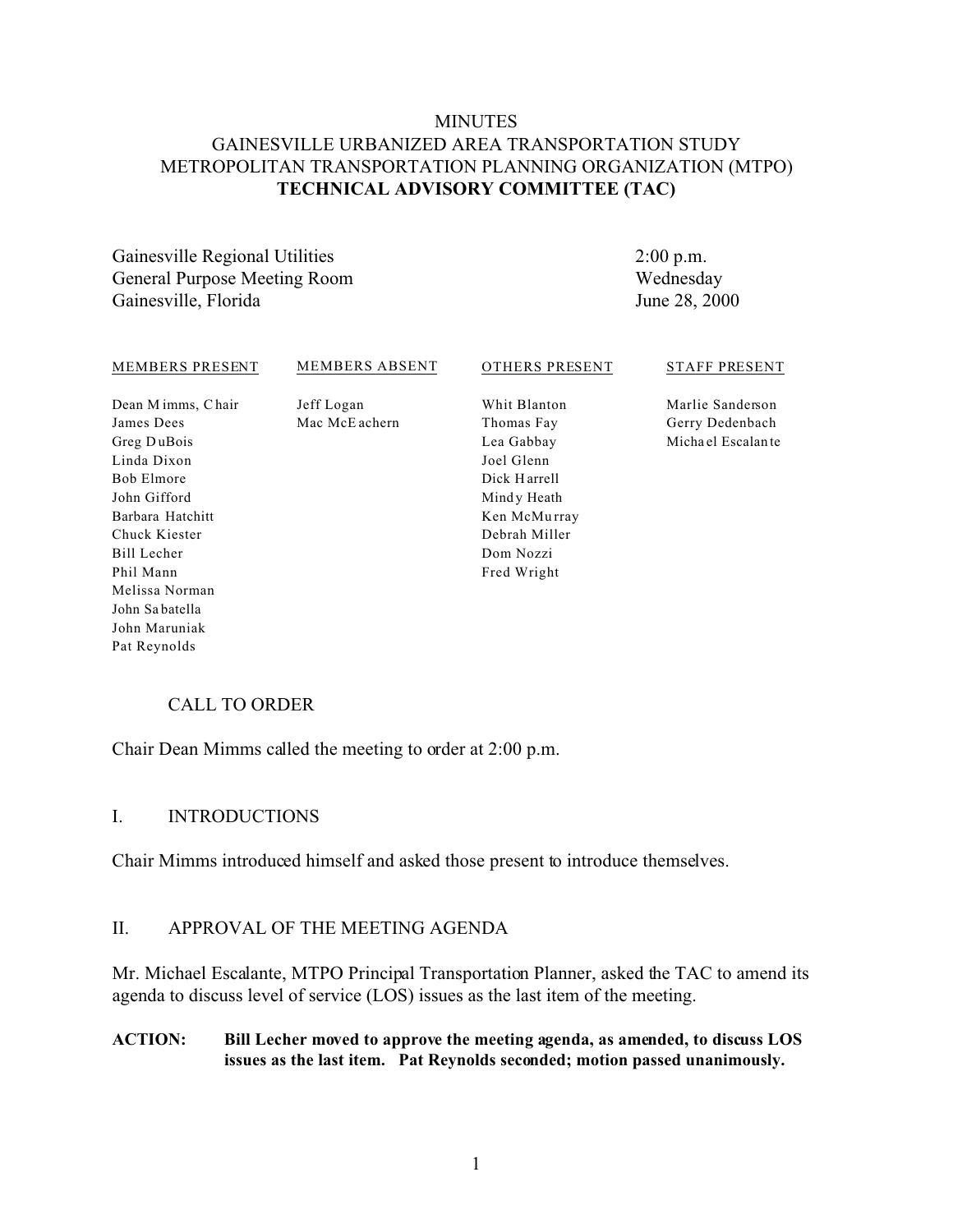## III. APPROVAL OF THE MAY 24, 2000 MINUTES

#### **ACTION: Linda Dixon moved to approve the May 24, 2000 minutes. Bill Lecher seconded; motion passed unanimously.**

### IV. CHAIRMAN'S REPORT

Mr. Marlie Sanderson, MTPO Director of Transportation Planning, announced that the next MTPO meeting is July 13 at 1:30 p.m. and the next TAC meeting is July 19 at 2:00 p.m.

### V. AGENDA ITEMS TO BE DISCUSSED- LISTED IN ORDER OF IMPORTANCE

## A. CITY OF GAINESVILLE- TRANSPORTATION MOBILITY PLAN

Mr. Sanderson discussed comments from Mr. Charles Justice, North Central Florida Regional Planning Council (NCFRPC) Executive Director, on the City's draft Transportation Mobility Plan.

Mr. Dom Nozzi, City of Gainesville Senior Planner, discussed the City's draft Transportation Mobility Plan and answered questions.

Mr. Whit Blanton, Renaissance Planning Group, Inc. Vice President, discussed the relationship between the City's draft Transportation Mobility Plan and the Year 2020 Long Range Transportation Plan update.

Mr. Greg DuBois, University of Florida Parking Services Manager, discussed the University's concern regarding City parking policies.

# B. UNIVERSITY AVENUE/MAIN STREET WORKING GROUP

Mr. Sanderson discussed the University Avenue/Main Street lane reduction issues and answered questions. He said that the TAC should appoint a Working Group to discuss these issues, such as roadway jurisdictional transfers from state to local government, roadway maintenance and associated issues.

Mr. James Dees, FDOT District 2 Planning Manager, noted that transfer of roadway jurisdiction would involve negotiation between FDOT and the local governments.

**ACTION: Linda Dixon moved to appoint the City and County pubic works directors, or their designees, and the FDOT District 2 Planning Manager, or his designee, to a TAC Working Group to discuss University Avenue and Main Street lane reduction issues. Bill Lecher seconded; motion passed unanimously.**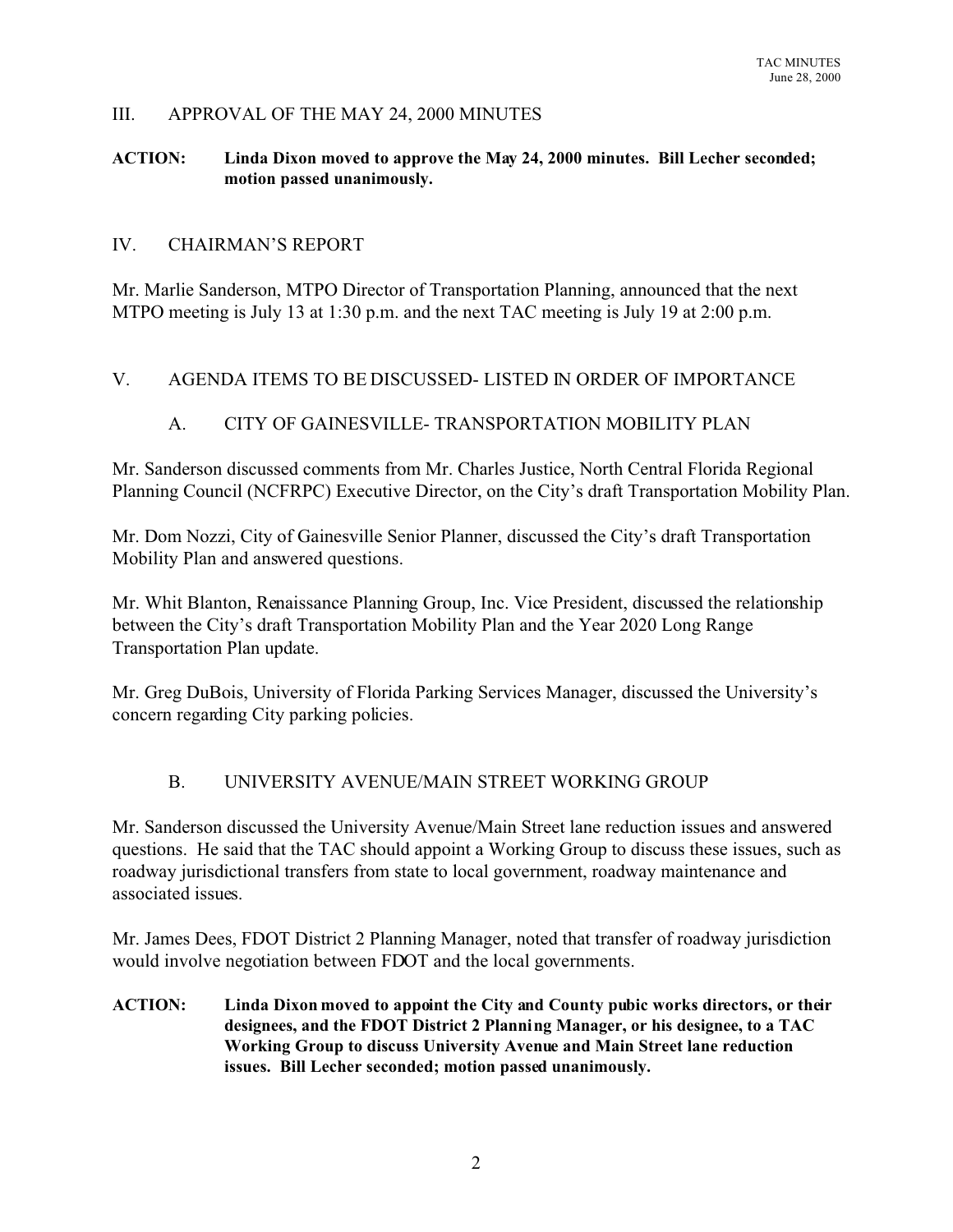# C. NW 39TH AVENUE / I-75 INTERCHANGE

Mr. Sanderson stated that FDOT is requesting recommendations from the MTPO on three lighting alternatives for the NW 39<sup>th</sup> Avenue / I-75 interchange.

Mr. Joel Glenn, FDOT Environmental Management Engineer, and Ms. Debrah Miller, FDOT Project Engineer, discussed the three lighting alternatives for the NW 39<sup>th</sup> Avenue / I-75 interchange and answered questions.

## **ACTION: Greg DuBois moved to refer the NW 39th Avenue / I-75 interchange lighting issue to the Design Team with the recommendation that FDOT implement the conventional lighting alternative. John Gifford seconded; motion passed unanimously.**

# D. LONG RANGE PLAN UPDATE

Mr. Thomas Fay, Evergreen Cemetery Preservation Association President, discussed concerns with the Year 2020 Long Range Transportation Plan and the potential SE 16<sup>th</sup> Avenue projects near the cemetery. He requested that any extension of SE 16<sup>th</sup> Avenue be as far south of the cemetery property as possible in order to accommodate possible cemetery expansion.

Mr. Blanton discussed possible transportation system modifications for the Year 2020 Long Range Transportation Plan urban form alternatives and answered questions. He noted several concerns and said that he would incorporate the TAC members' suggestions into the alternatives testing. He also discussed the Year 2020 Long Range Transportation Plan task timelime.

### **ACTION: Bill Lecher moved to recommend that the MTPO approve the integrated land-use and transportation alternatives incorporating the discussed modifications. Linda Dixon seconded; motion passed unanimously.**

# E. COUNTYWIDE BICYCLE MASTER PLAN

Ms. Linda Dixon, City of Gainesville Transportation Planning Analyst, discussed the status of the Countywide Bicycle Master Plan. She stated that surveys on bicycle level of service were available, in today's meeting packet, for the TAC members to complete and return at today's meeting.

### G. HULL ROAD PROPOSED CROSS-SECTION

Mr. Gerry Dedenbach, MTPO Senior Transportation Planner, discussed the MTPO Design Team recommendation and the MTPO staff recommendation for the proposed Hull Road cross-section and answered questions.